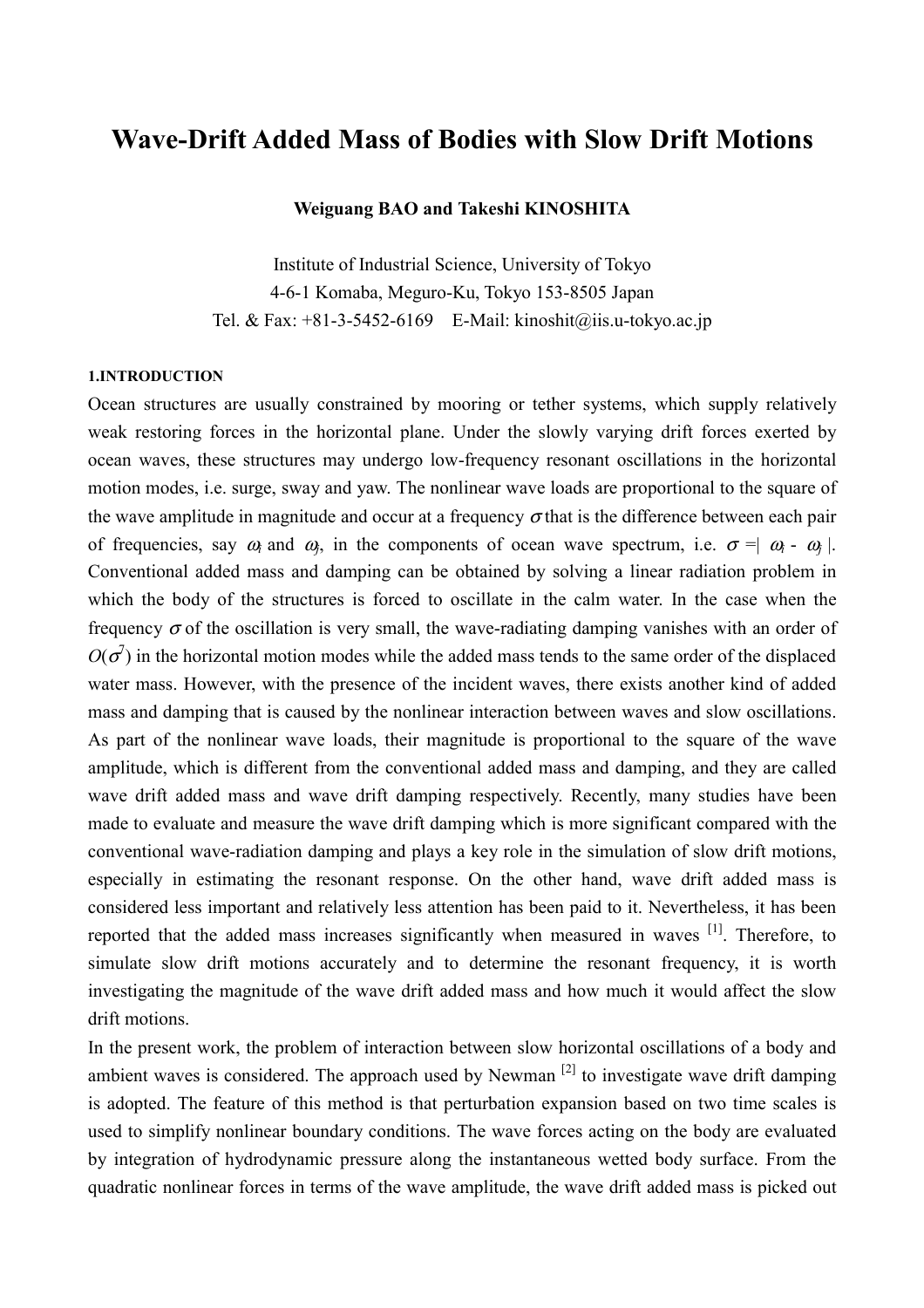by the component in contract phase to the acceleration of the slow oscillations. These results will be compared with the conventional linear added mass to examine their significance.

### **2.PERTURBATION EXPANSION OF THE POTENTIAL**

We are going to consider the problem of a body slowly oscillating in a train of regular waves with a wave number  $k_0$  and incident angle  $\beta$ . The nonlinear interaction among slow oscillation modes is not considered so that each mode can be studied separately. The body is restrained from the linear responses to the incident waves. The frequency of the slow oscillations is assumed to be  $\sigma$ , which is much smaller than the incident wave frequency  $\omega$ . The oscillatory displacement and velocity are assumed to be  $\text{Re}\{\mathrm{i}\xi_j e^{-i\sigma}\}\$  and  $\text{Re}\{\sigma\xi_j e^{-i\sigma}\}\$  respectively, where the subscript  $j=1, 2$  and 6 denoting surge, sway and yaw respectively. Following the approach of Newman's <sup>[2]</sup>, the total velocity potential can be expressed by the following perturbation expansion up to the quadratic order in wave amplitude *A*:

$$
\boldsymbol{\varphi}(\mathbf{x},t) = \text{Re}\{\phi_1 e^{-i\omega t} + \phi_2^{(0)} + ... + \xi_j \left[\phi_{0j} e^{-i\omega t} + \phi_{1j}^{(+)} e^{-i(\omega + \sigma)t} + \phi_{1j}^{(-)} e^{-i(\omega - \sigma)t} + \phi_{2j}^{(0)} e^{-i\omega t} + ... \right]\} \tag{1}
$$

The potentials on the right-hand side of eqn.  $(1)$  depends only on the space position x. The number in the subscript indicates the order in wave amplitude while the letter *j* is related to the corresponding slow motion modes. Superscripts are used if necessary to denote harmonic time dependence in the respective frequencies. Here, potentials associated with double wave frequency are omitted since they will not contribute to the wave-drift added mass and damping. Substituting the above expansion into the boundary conditions satisfied by the total velocity potential and resorting terms with the same order, the boundary value problem governing each order of potentials can be obtained. Detail deduction is referred to Newman's work  $[2]$ .

# **3.CALCULATION OF THE WAVE-DRIFT ADDED MASS**

The wave forces are evaluated by the integration of the hydrodynamic pressure along the instantaneous wetted body surface and expanded in the same way as the velocity potential, i.e.

$$
F_i(t) = \text{Re}\Big\{F_{1i}e^{-i\omega t} + F_{2i}^{(0)} + \dots + \xi_j\Big[F_{0ij}e^{-i\sigma t} + F_{1ij}^{(+)}e^{-i(\omega+\sigma)t} + F_{1ij}^{(-)}e^{-i(\omega-\sigma)t} + F_{2ij}^{(0)}e^{-i\sigma t} + \dots\Big\} \tag{2}
$$

Here, the subscript  $i=1, 2$ , and 6 denoting the force component in surge, sway and yaw direction respectively. In eqn. (2) *F*0*ij* is the linear force in i-th direction per unit motion of ξ*j* and is related to the linear added mass  $A_{0ij}$  and wave-radiating damping  $B_{0ij}$  as follows:

$$
F_{0ij} = -\left(-i\sigma^2 A_{0ij} + \sigma B_{0ij}\right) = i\sigma\rho \int_{S_0} \phi_{0j} n_i ds
$$
\n(3)

where  $S_0$  is the mean wetted body surface. In the limiting case that  $\sigma$  tends to zero, the radiation potential  $\phi_{0j}$  of the slow oscillation tends to satisfy a rigid wall condition on the free surface. It is further normalized as  $\phi_{0i} = \sigma \varphi_i$ , where  $\varphi_i$  is a real function. Hence, as  $\sigma$  tends to zero, the linear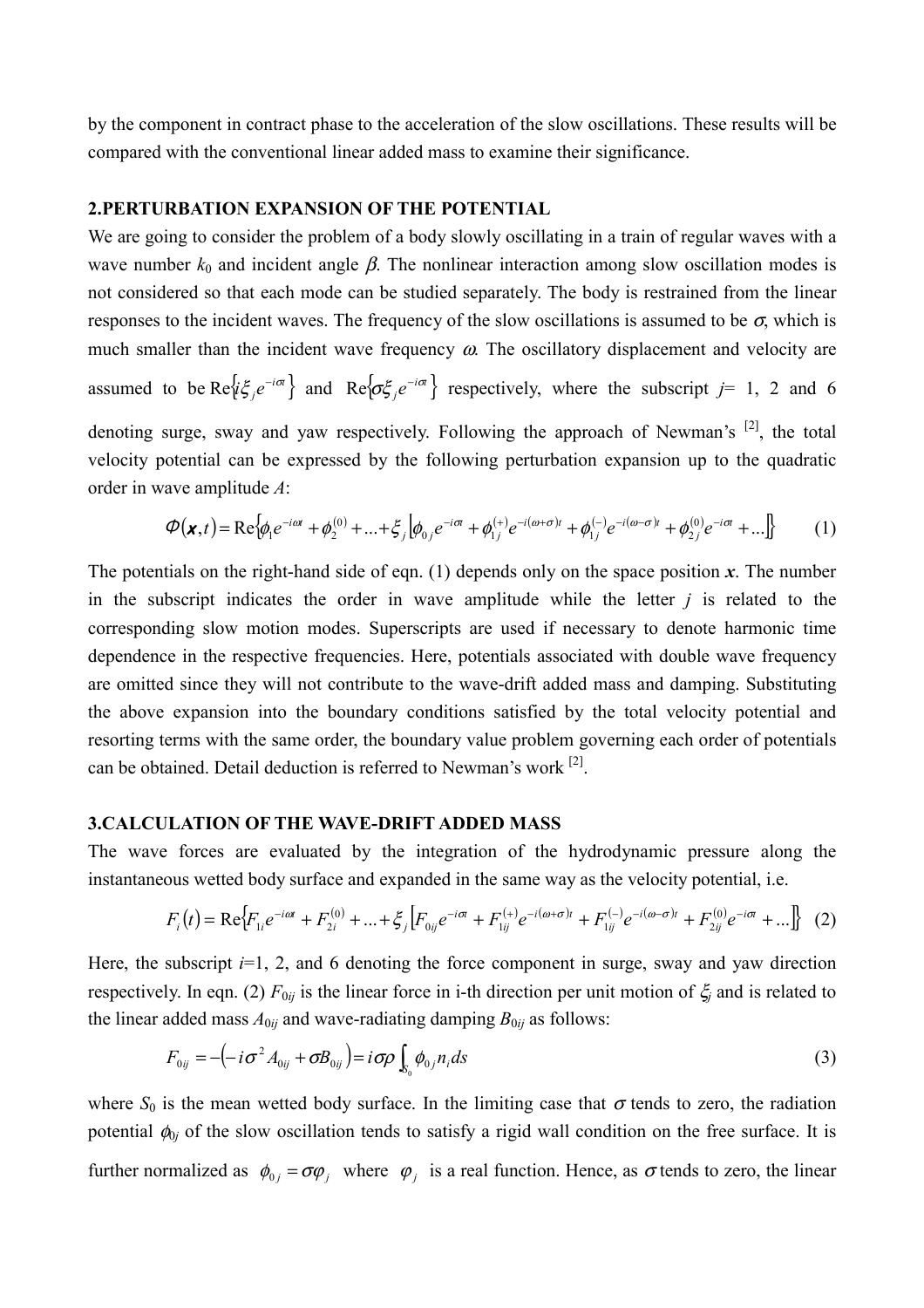wave- radiating damping  $B_{0ij}$  vanishes while the added mass tends to

$$
A_{0ij} = \rho \int_{S_0} \varphi_j n_i ds \tag{4}
$$

On the other hand,  $F_{2ii}^{(0)}$  is a force component in quadratic order of wave amplitude, which can also be separated into two parts that is in phase with the acceleration and the velocity of the slow oscillation respectively, i.e.

$$
F_{2ij}^{(0)} = -(-i\sigma^2 A_{2ij} + \sigma B_{2ij})
$$
\n(5)

The formula to evaluate the wave-drift added mass is given by

$$
A_{2ij} = \text{Im}\left\{-\rho \int_{C_0} \left[-i\sigma\phi_{2j}^{(0)} + \frac{1}{2}\nabla\left(\phi_{1j}^{(+)} - \phi_{1j}^{(-)}\right) \cdot \nabla\phi_1^* + \nabla\phi_{0j} \cdot \nabla\phi_2^{(0)} + \frac{1}{2}i\nabla\phi_1 \cdot D_j(\nabla\phi_1^*)\right] n_i ds + \frac{\rho}{2g} \int_{C_0} \left[\omega^2 \left(\phi_{1j}^{(+)} - \phi_{1j}^{(-)}\right) \phi_1^* + \sigma\omega \left(\phi_{1j}^{(+)} + \phi_{1j}^{(-)}\right) \phi_1^* - \frac{1}{2}i\sigma\phi_{0j}\nabla\phi_1 \cdot \nabla\phi_1^* + i\omega^2\phi_1 D_j(\phi_1^*)\right] - \frac{1}{2}i\omega\phi_1 \nabla \left(\phi_{0j} - \phi_{0j}^*\right) \cdot \nabla\phi_1^* + i\sigma\omega^2 \left(\frac{1}{2}\phi_{0jz} + \nu\phi_{0j}\right) \phi_1 \phi_1^* \right] n_i dl
$$
 (6)

where  $C_0$  is the mean water line of the body and  $D_i$  is a derivative operator which is defined as  $D_1 = \partial/\partial x$ ,  $D_2 = \partial/\partial y$  and  $D_6 = x\partial/\partial y - y\partial/\partial x = \partial/\partial \theta$ . The asterisk \* in the superscript denotes the complex conjugate. The letter *z* in the subscript means the derivative with respect to it.

When  $\sigma$  tends to zero, we define  $\phi_{1j}^{(+)} - \phi_{1j}^{(-)} = P_j$  and  $\phi_{1j}^{(+)} - \phi_{1j}^{(-)} = \sigma Q_j$  where  $P_j$  is related to the

linear wave potential  $\phi_1$  as  $P_j = -iD_j(\phi_1) - \kappa_j$  with  $\kappa_1 = k_0 \cos \beta$ ,  $\kappa_1 = k_0 \sin \beta$  and  $\kappa_6 = i \partial/\partial \beta$ .

Then, in this limiting case the wave drift added mass  $A_{2ij}$  can be evaluated simply by an integral along the mean water line of the body:

$$
A_{2ij} = \text{Im}\left\{\frac{\rho}{2g} \int_{c_0} \left[\omega Q_j \phi_1^* + i \nu^2 \varphi_j \phi_1 \phi_1^* - \frac{i}{2} \varphi_j \nabla \phi_1 \cdot \nabla \phi_1^* \right] n_i dl \right\} \qquad \text{with } \nu = \omega^2/g \qquad (7)
$$

## **4.EXAMPLES AND DISCUSSION**

A circular cylinder with radius *a* is taken as an example to calculate the wave drift added mass when the incident wave angle is  $0^{\circ}$ . Shown in Fig. 1 are results of the wave-drift added mass  $A_{211}$ normalized by  $\rho \pi a \zeta^2$  where  $\zeta$  is the wave amplitude. It can be observed that the wave-drift added mass generally is the same order as the wave drift damping in magnitude. In order to compare with the linear added mass, the possible maximum wave amplitude before breaking, i.e.  $\zeta = 0.14 \pi k_0$ , is used to renormalize the wave-drift added mass and the ratio of the wave-drift added mass  $A_{211}$  to the linear added mass  $A_{011}$  is plotted in Fig. 2. It can be seen that the contribution from the wave-drift added mass is not negligible if the wave amplitude is comparable to the dimension of the body.